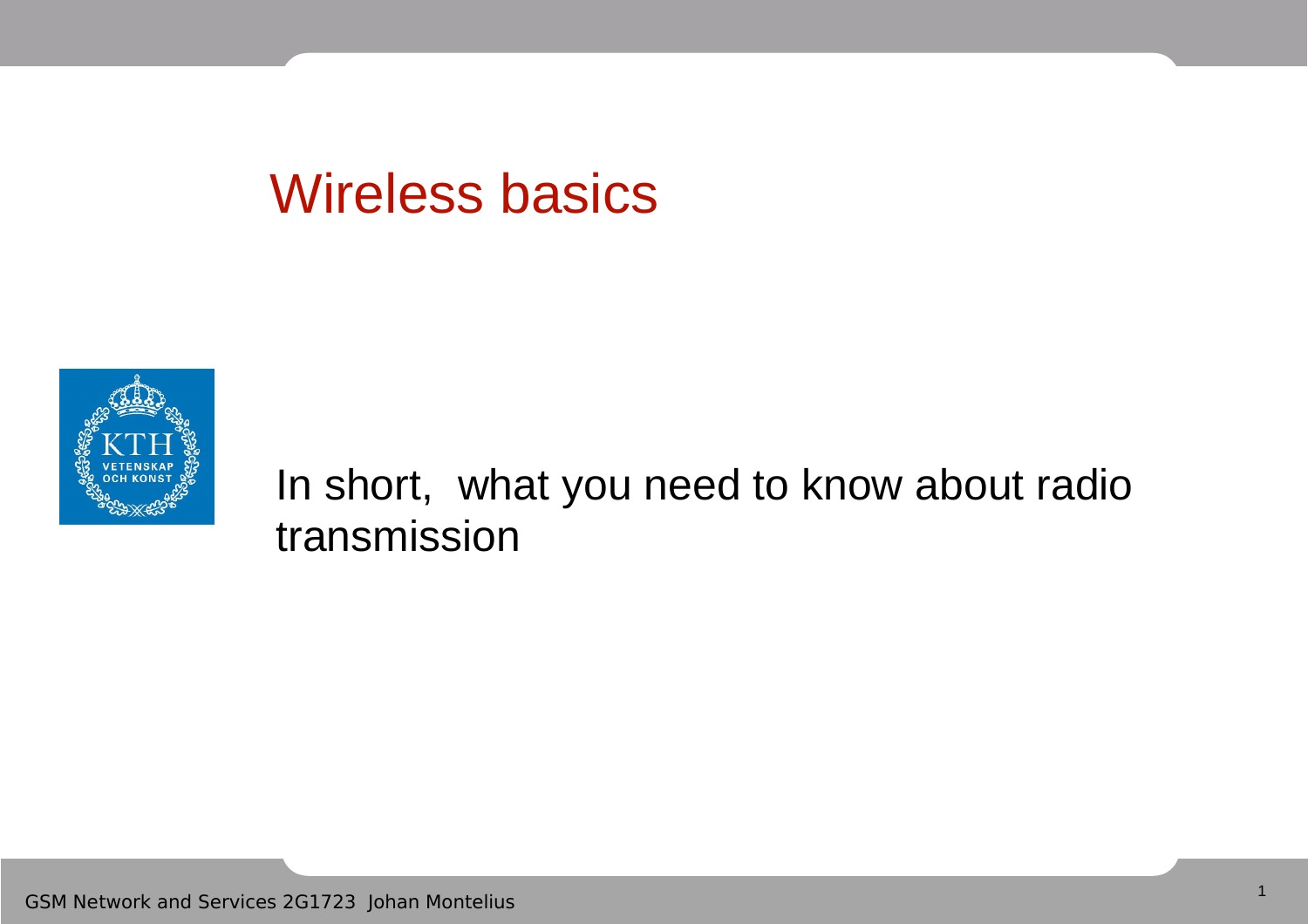#### distance:

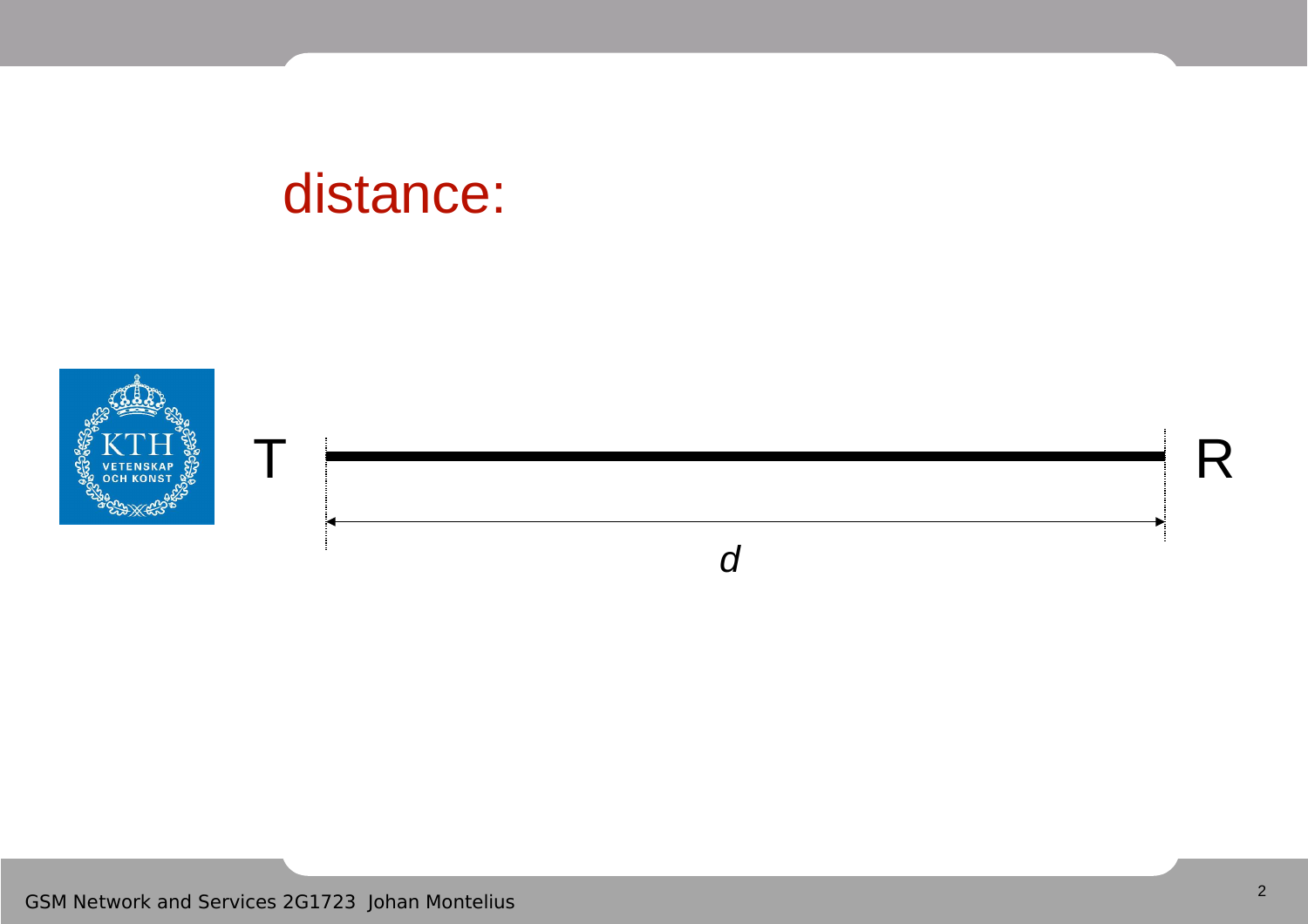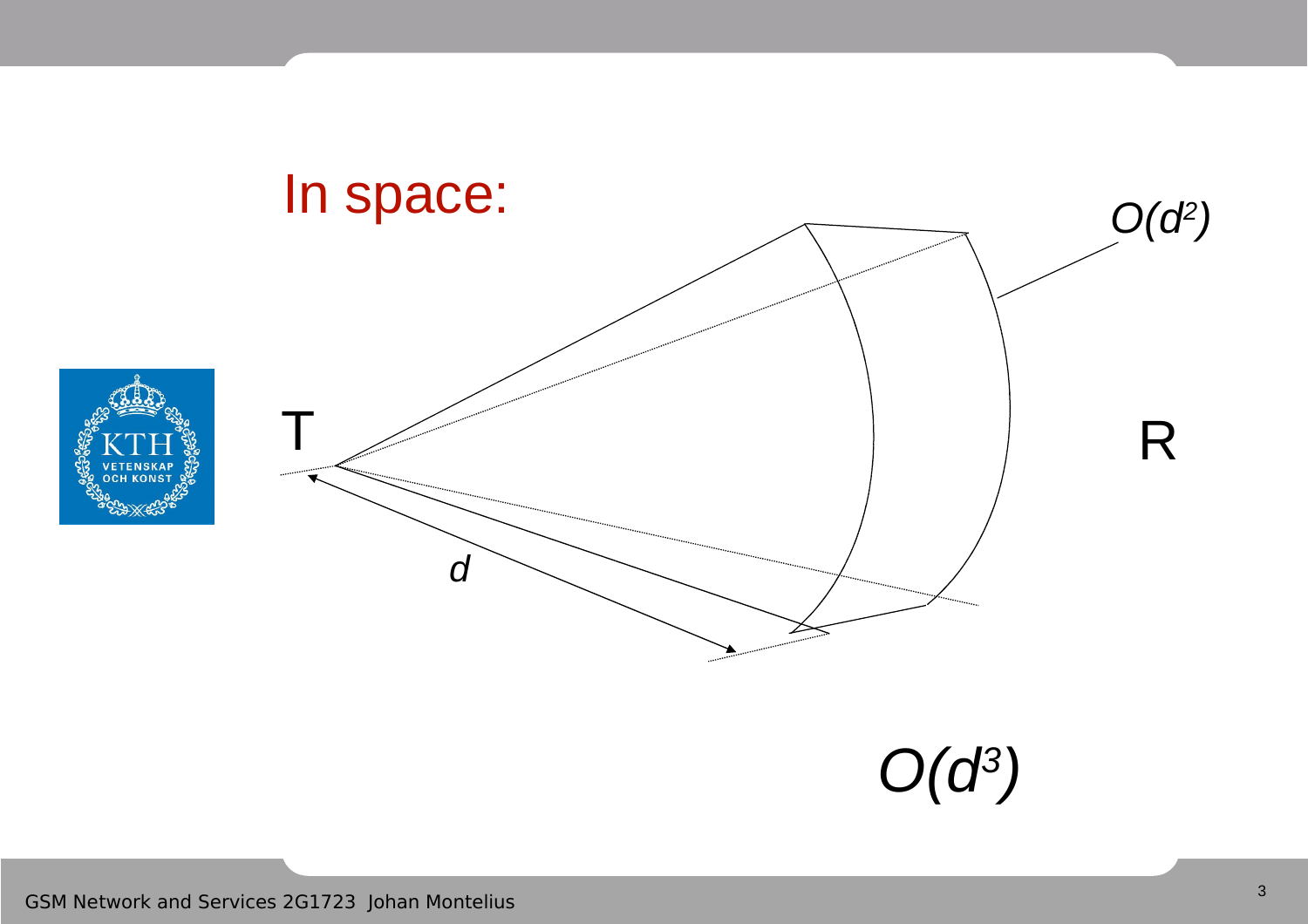#### Data communication

- The normal way of communicate using a radio channel is to choose a carrier frequency and then modulate this frequency either in amplitude, frequency or phase (three sides of the same coin).
- We will look more carefully at how this is done but not now. The important ting is that we have a carrier that operates in specified spectrum. The bandwidth of the carrier is the difference between the allowed min and max frequencies.
- Historical note: we use carrier modulation partly because it has been very easy to design carrier transmitters and receivers.
- Take a look at what they do with UWB!

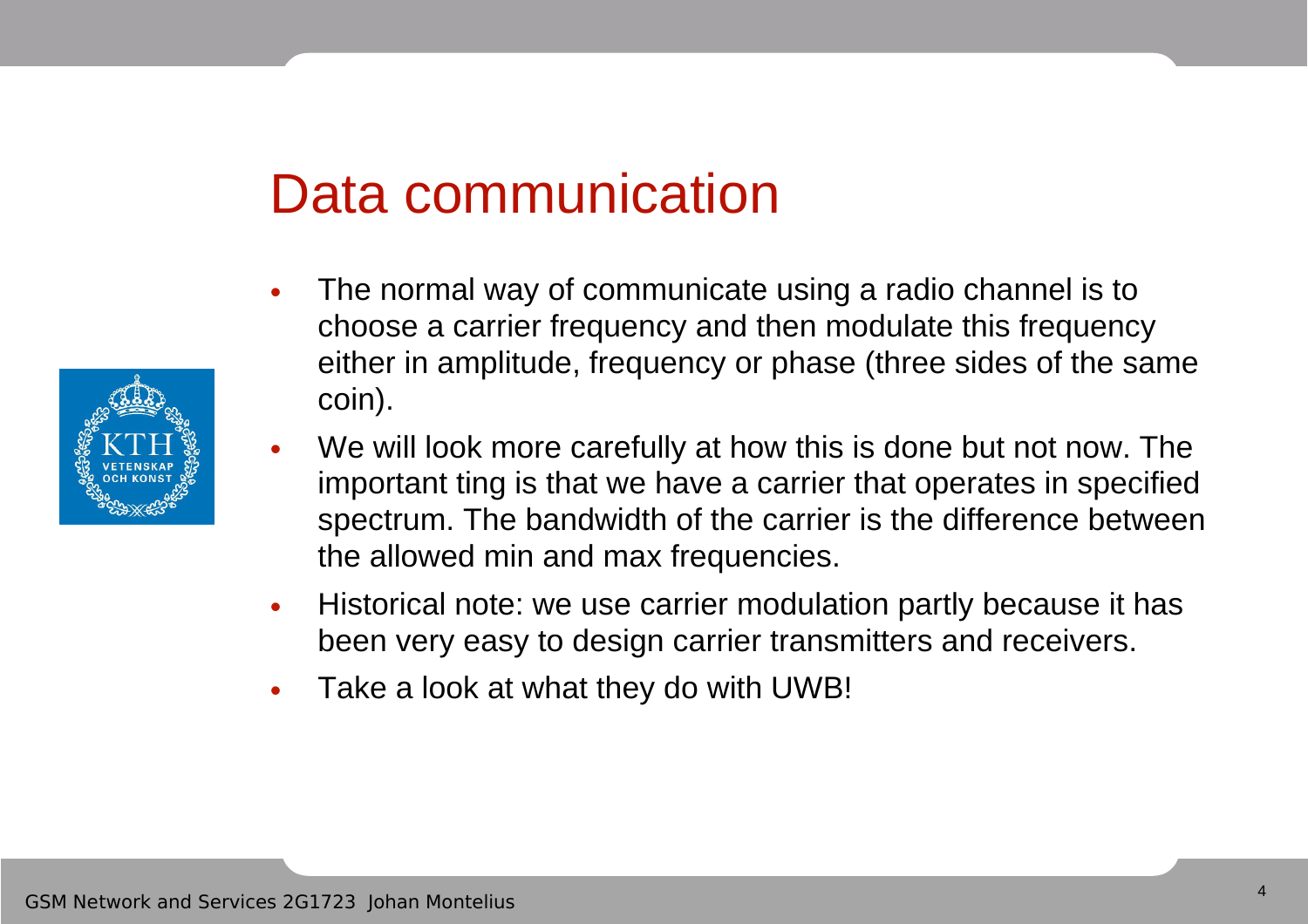The most important thing:



 $C = B * log<sub>2</sub>(1 + S/N)$ 

GSM Network and Services 2G1723 Johan Montelius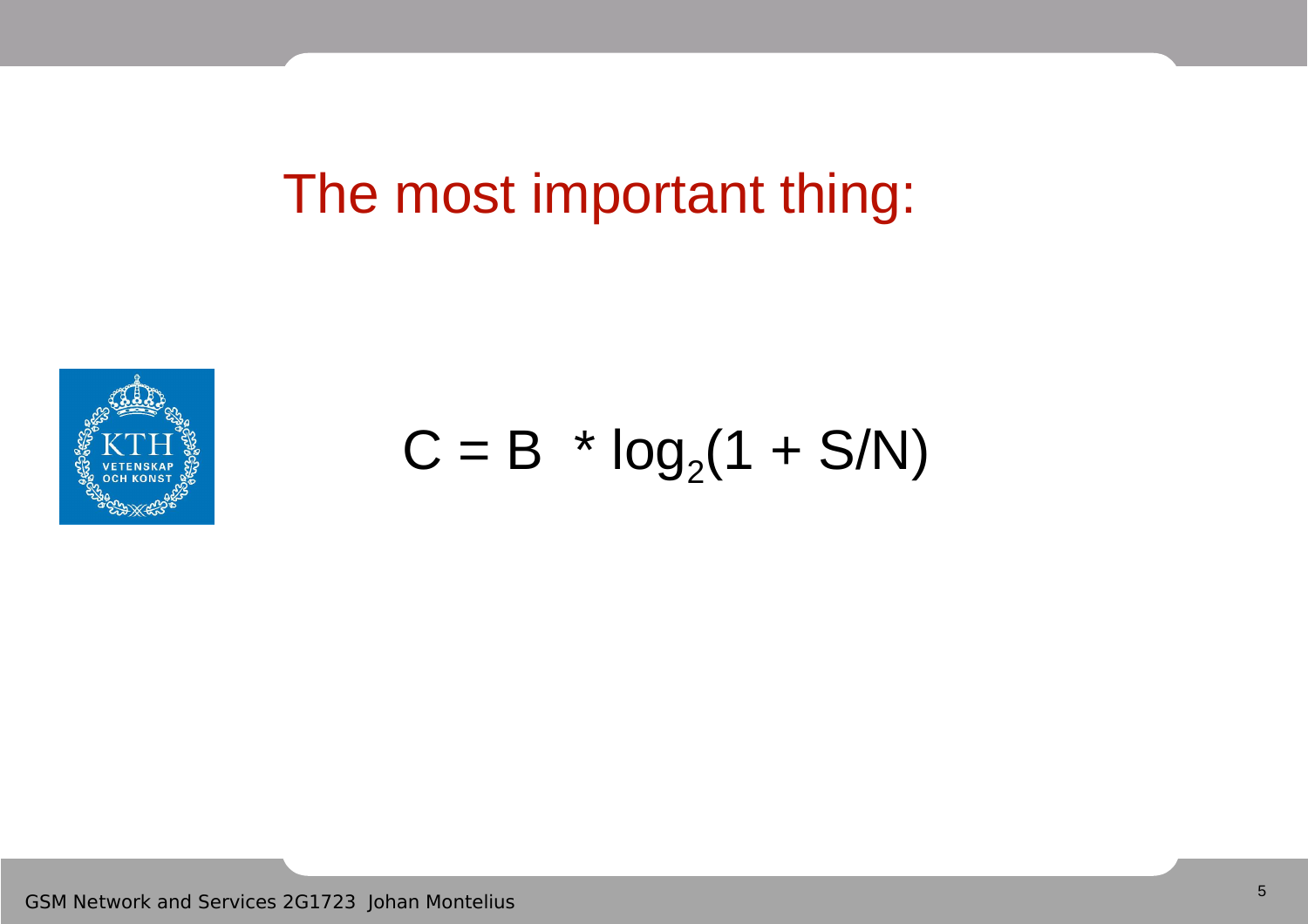#### rules of thumb:

- high signal to noise ratio is good
- bandwidth is better
- mobile networks typically has a capacity of 1-2 bit per Hz bandwidth
- A regular GSM carrier is 200KHz wide and has a raw capacity of 271Kbps.

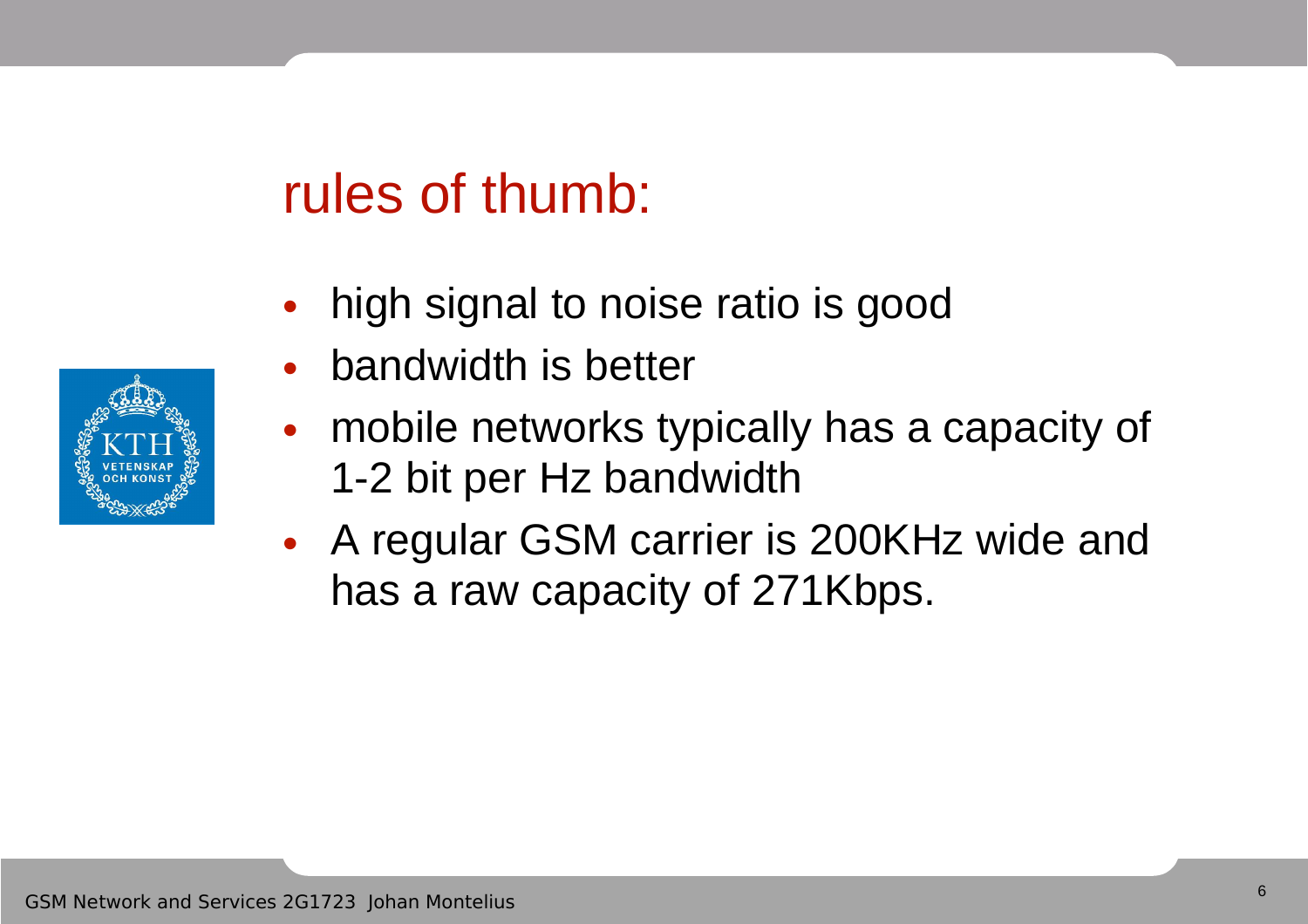# Signal attenuation

- Attenuation depends on distance, obstacles, weather, ...
- Attenuation is also frequency dependent. Higher frequency have generally higher attenuation.
- GSM in the 900-band provide better coverage compared to the 1800-band.
- Compare AM radio in the 500KHz band FM radio in 90MHz band.

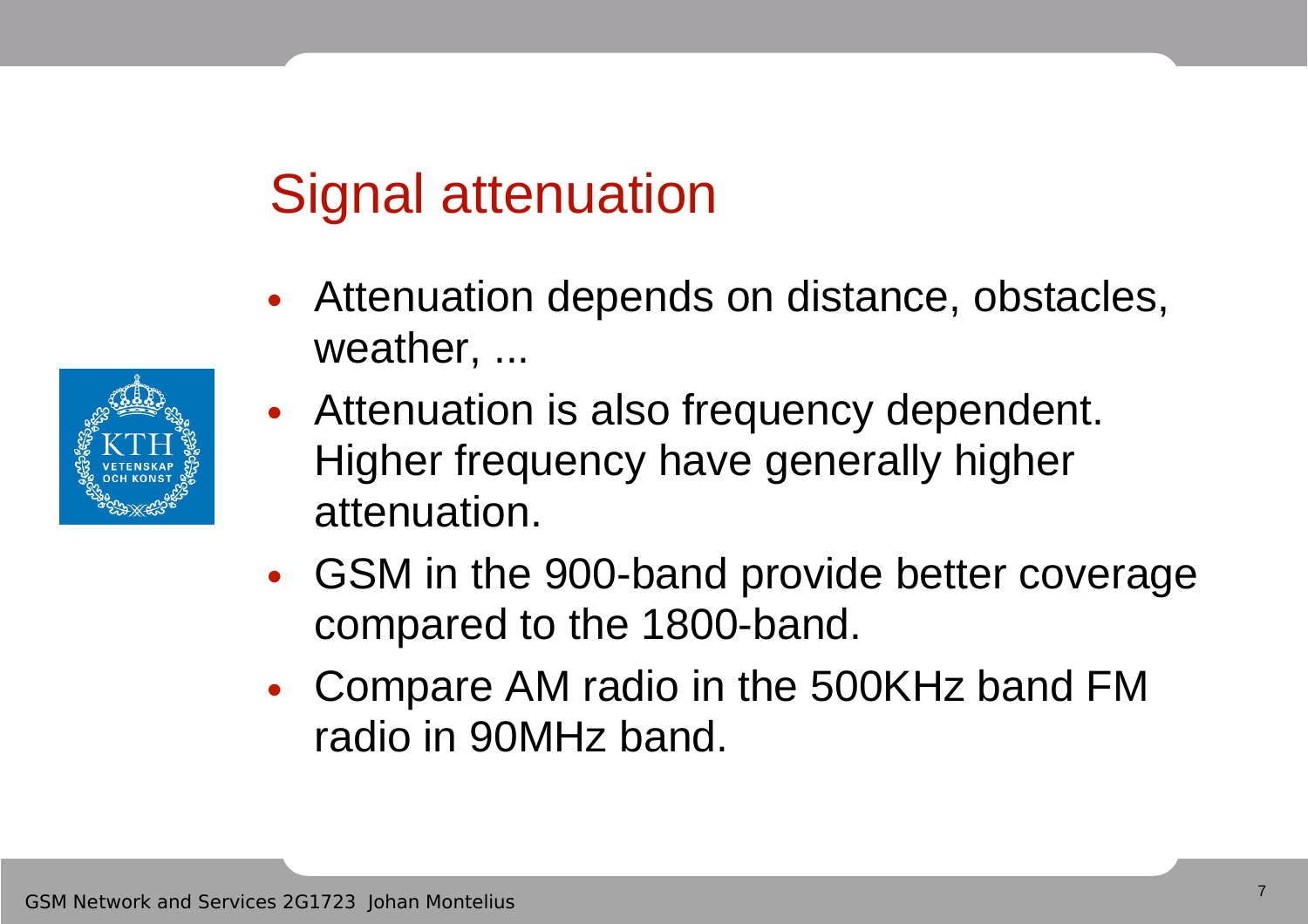# Fading



- A moving terminal will observe increase and decrease in attenuation since obstacles get in the way of the signal. This is called slow fading.
- So what is fast fading?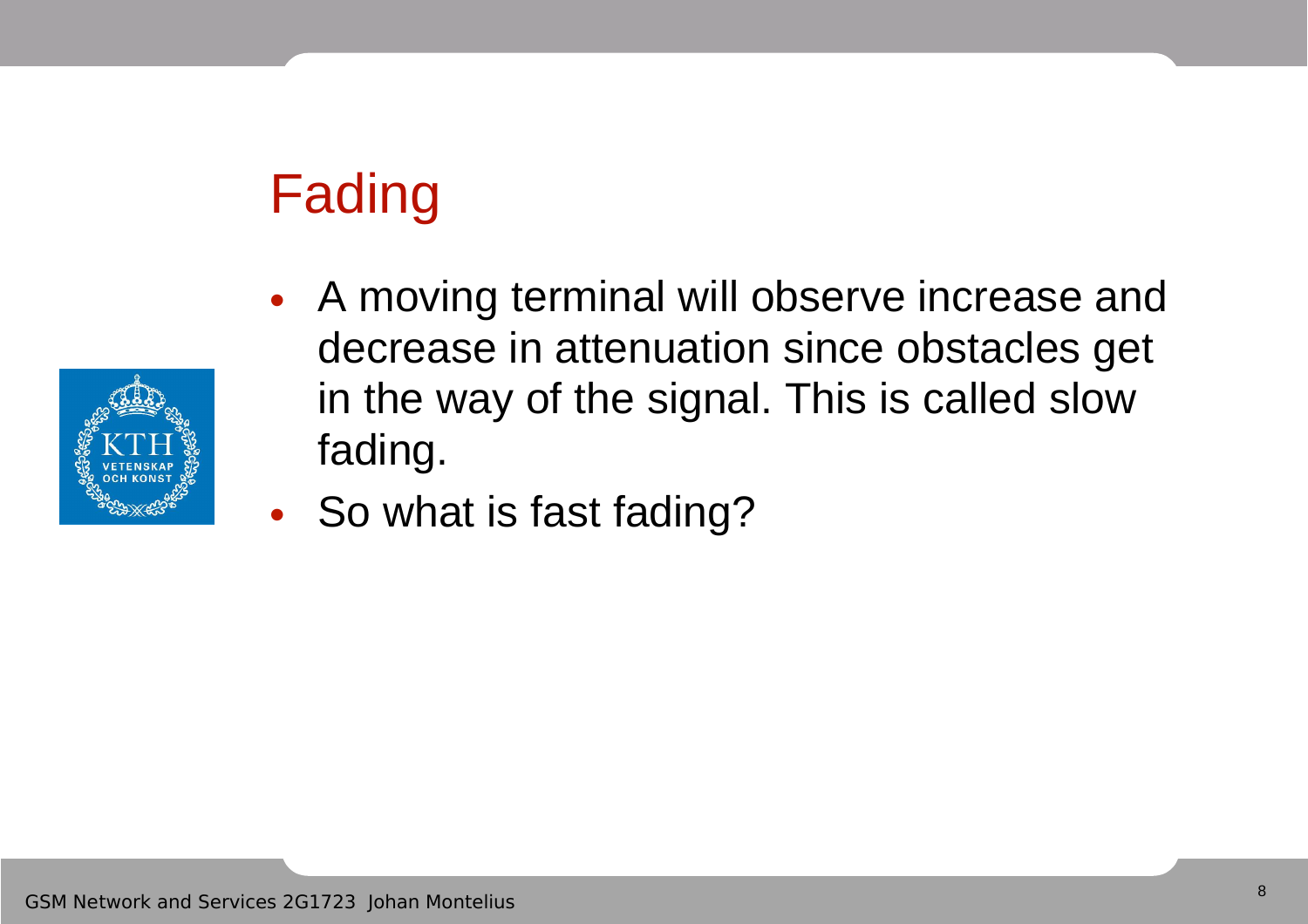# Multipath interference

- Signals will arrive at the receiver
	- •line of sight
	- •reflected or deflected by larger objects
- If signals arrive out of phase the signals will interfere with each other
- At 900MHz the wave length is 30cm, if two paths differ in exactly 15 cm they will cancel each other out.
- A moving terminal will observe rapid fading in the signal as it moves since the difference between paths will go from 0 to 30 cm then back to 0. This is called fast fading.

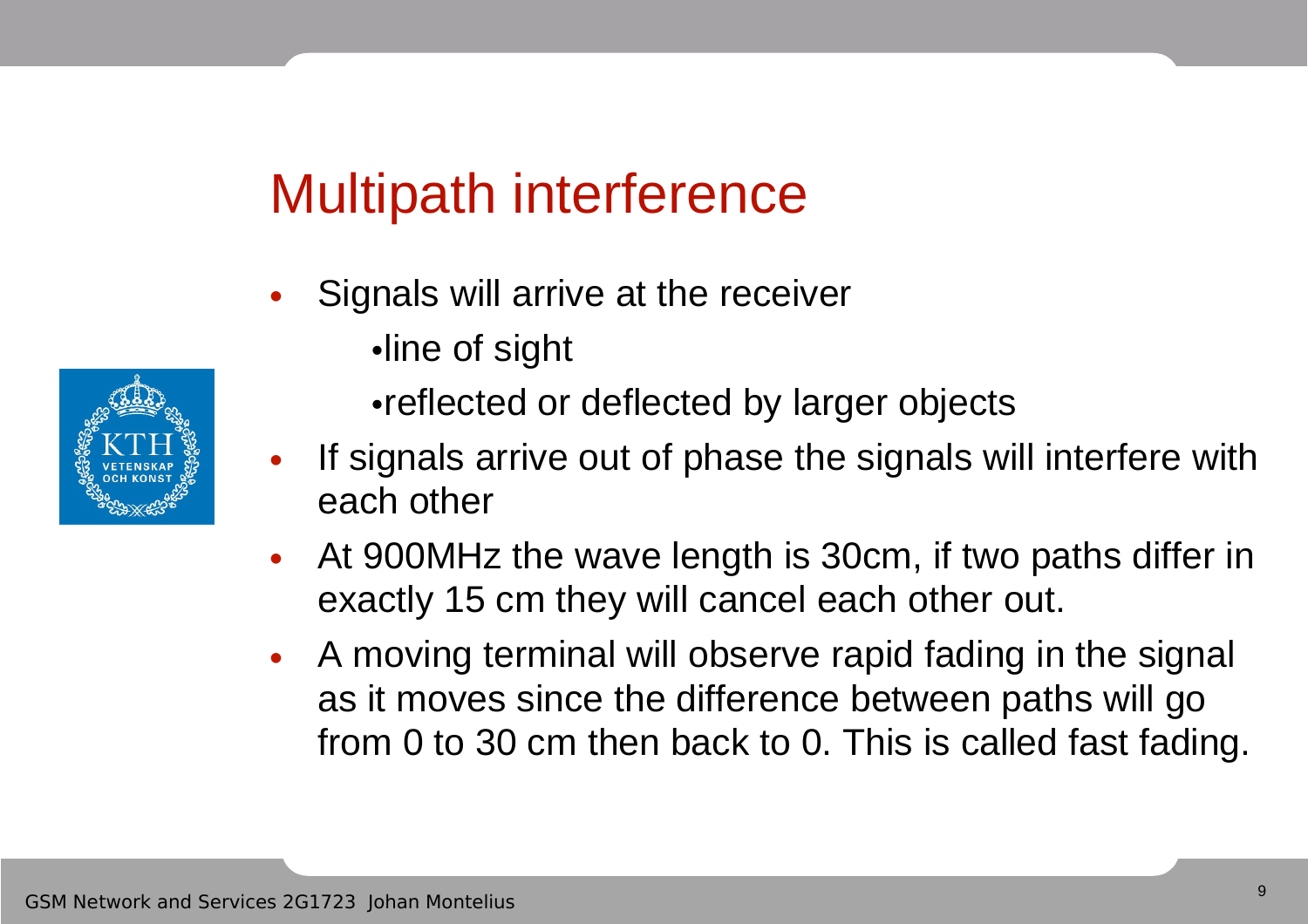### Broad is better

• Fading is frequency dependent.



- If we use a very narrow carrier the whole carrier will be effected. In larger carrier only parts of the carrier would be effected.
- There is an advantage in using a broader carrier.
- If the carrier is broad then we must divide it in some way to allow more terminals to share it.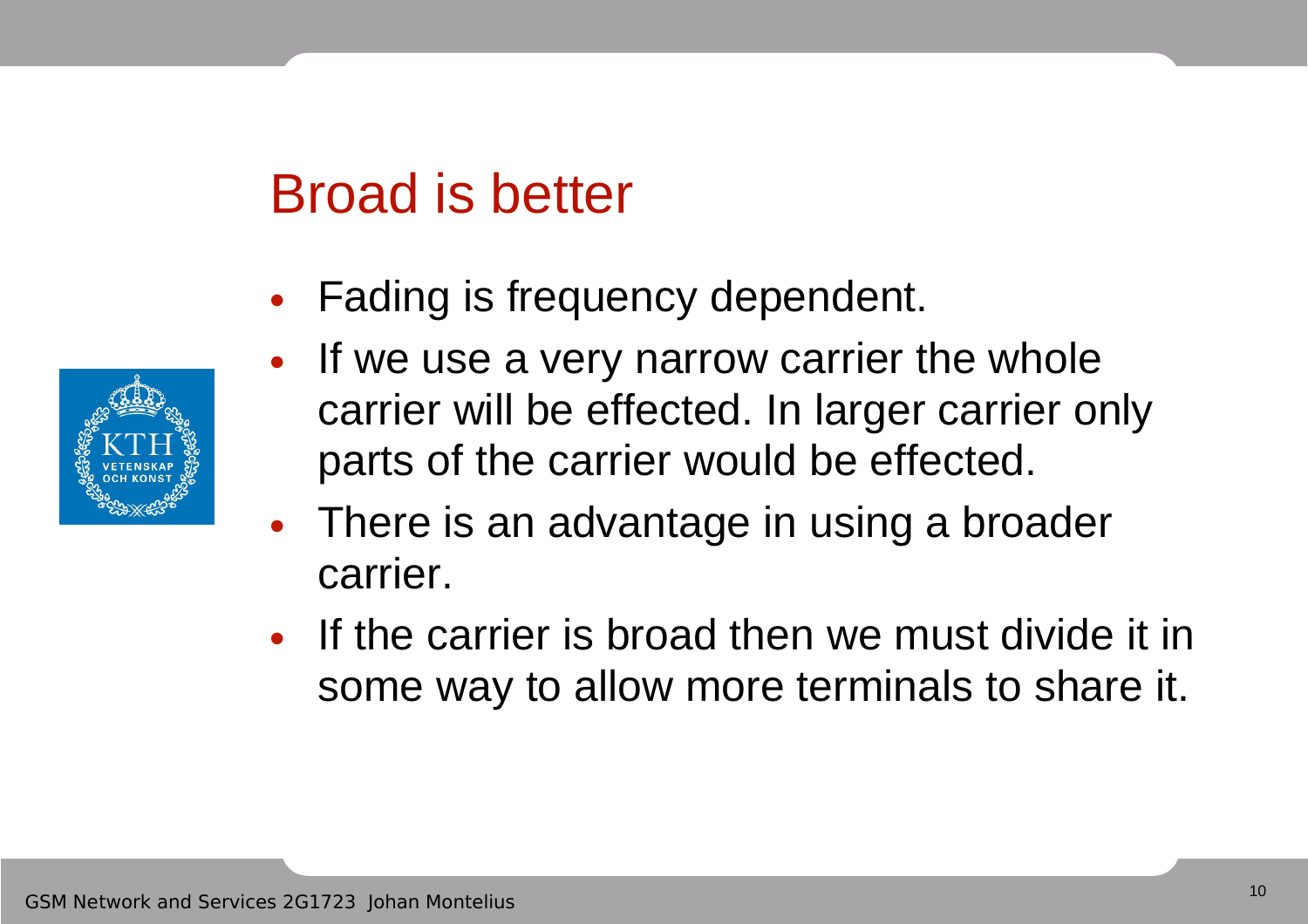# Symbol interference

- If the difference in length between two paths is very large different symbols that we try to encode will interfere with each other.
- In GSM we have a symbol rate of 271K symbols/s that is each symbol takes about  $4*10^{-6}$  s to transmit, speed of light 300 \*10<sup>6</sup> m/s gives us a symbol length of 1200m.
- If the difference in paths is above 100 m we will have significant symbol interference.
- This is mainly a problem in rural areas.

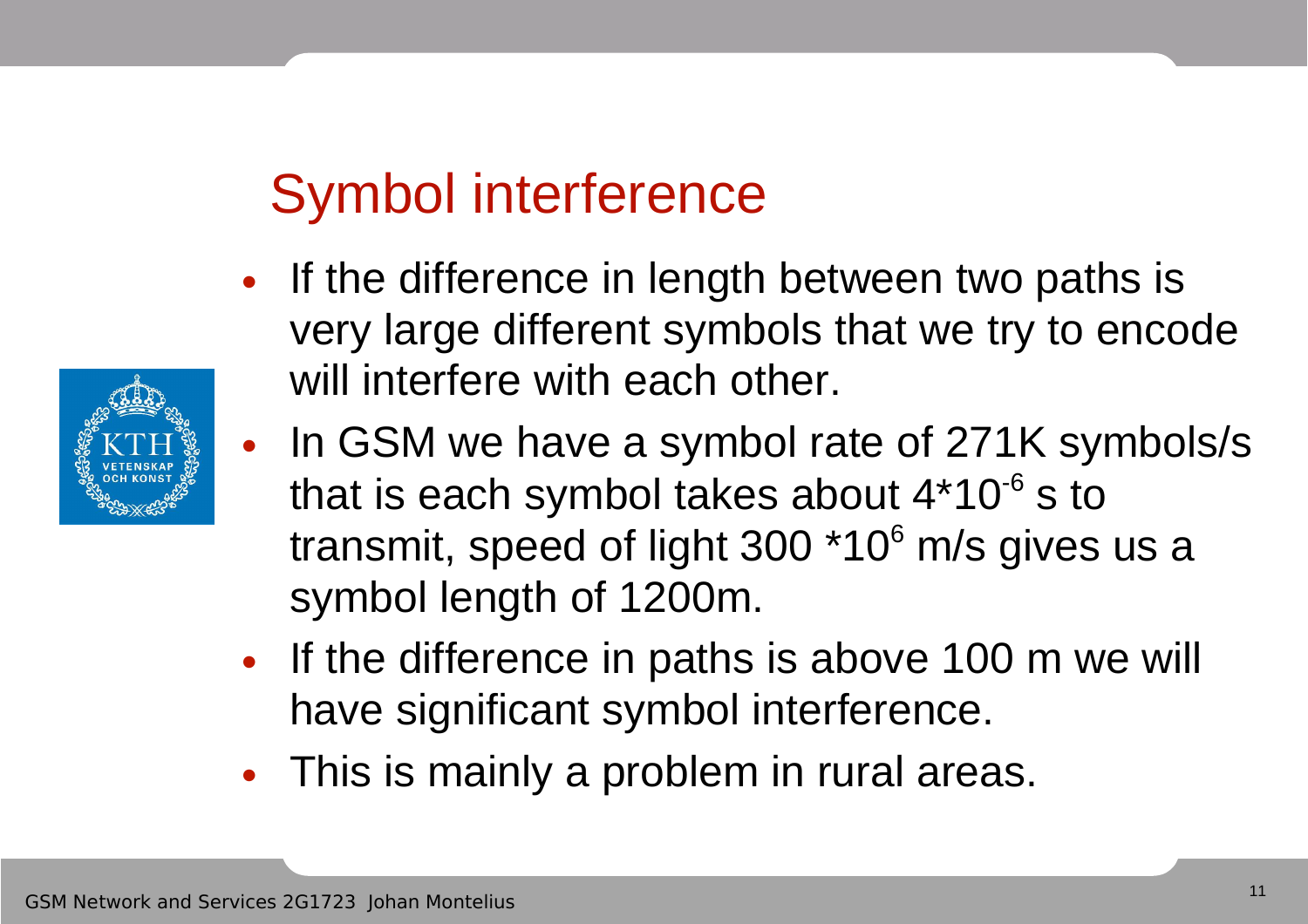### Narrow is also good

- If we use a narrow carrier (and thus have room for more carriers) the signal speed will be low. If the signal speed is low then the signal length is long and the risk of symbol interference low (unlikely that two paths will differ in several kilometers).
- If we have a narrow carrier we will not have to divide it among as many users.
- But, ... if the carrier is narrow it will not have as high capacity :-(

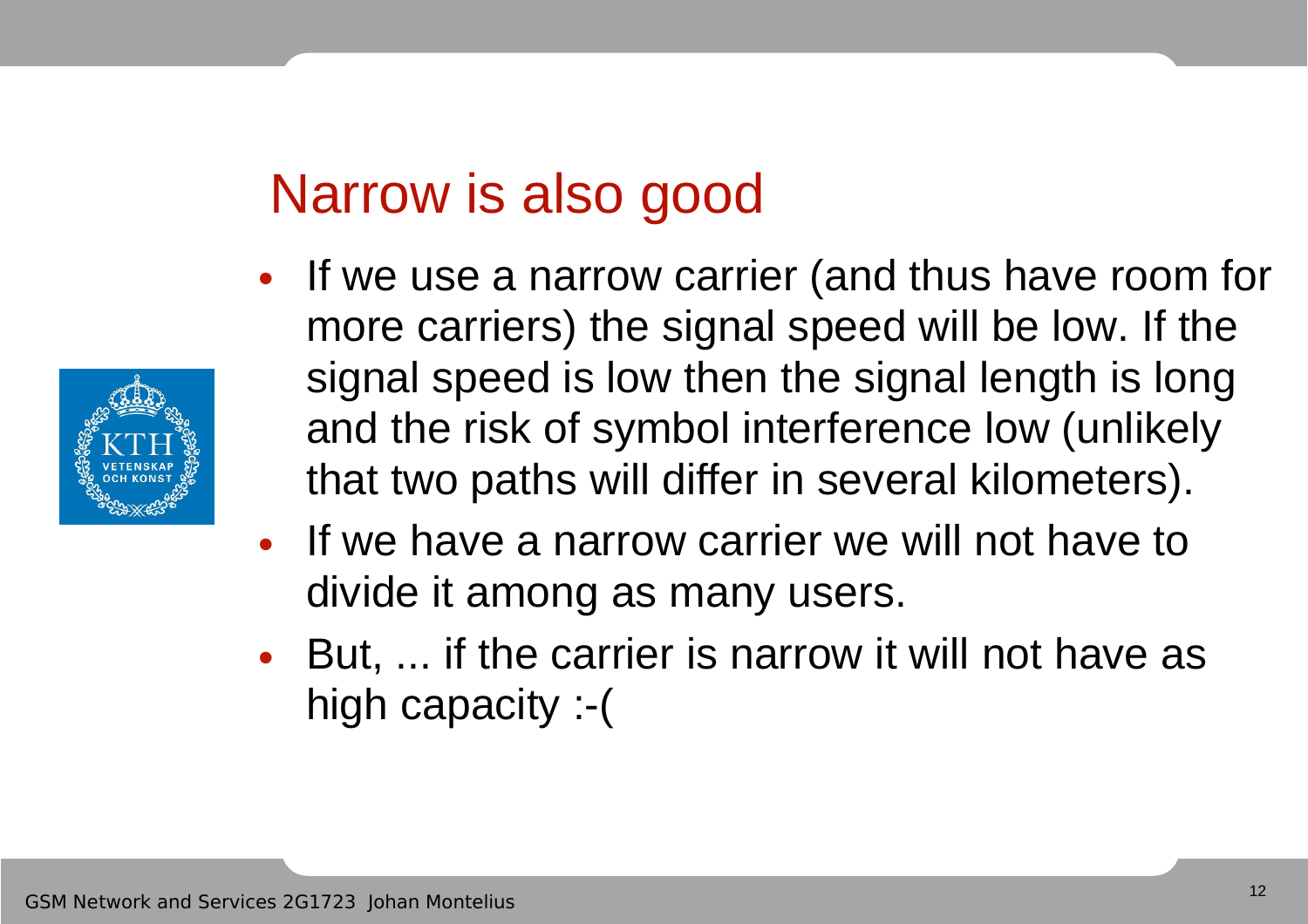# Broad vs Narrow

- Improved methods of handling inter symbol interference, time and code division for resource sharing and demand of high capacity carriers has driven the evolution of broader carriers.
	- Analog systems: 20 30 Khz carrier
	- GSM: 200 Khz carrier
	- WCDMA: 5 Mhz carrier
	- 802.11: 20MHz
- Note, techniques such as OFDM (orthogonal frequency division multiplexing used in 802.11g) uses a set of narrow band carriers that are combined in one 20MHz carrier.